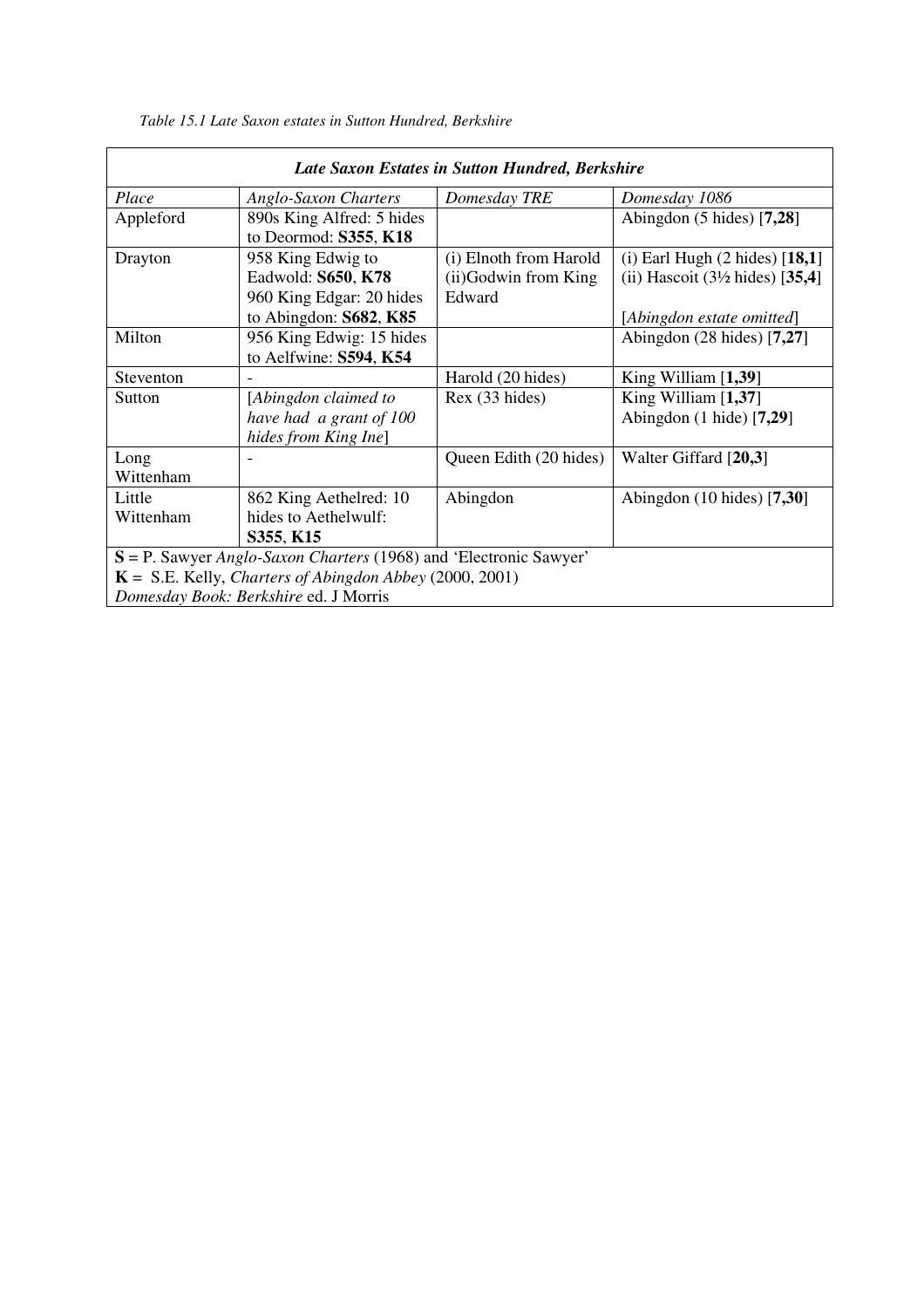*Table 15.2 Ownership of yardlands in the parish of Little Wittenham in the late 18th century* 

| 1776 manor                        |                              | 1774 parish rates  |                           |  |
|-----------------------------------|------------------------------|--------------------|---------------------------|--|
| 140 ac arable $[? = x$ yardlands] |                              | Geo. Oxenden       | $27\frac{1}{2}$ yardlands |  |
| plus 10 yardlands:                |                              | <b>Revd Carter</b> | 2 yardlands               |  |
| $2\frac{1}{2}$                    | Hardwells                    | (for tithes)       | 4 yardlands               |  |
| 2                                 | Williards                    | Mr Sheen           | 2 yardlands               |  |
| 2                                 | <b>Burgesses</b>             | Mr Moulden         | $4\frac{1}{2}$ yardlands  |  |
| 1                                 | Sheen Pisleys                |                    | $(total = 40)$            |  |
| $1\frac{1}{2}$                    | Lafford                      |                    |                           |  |
|                                   | Harvards                     |                    |                           |  |
|                                   | $(99.110.140.77 \cdot 11.1)$ |                    |                           |  |

(*??total 10 + 140 ac = 27 yardlands*)